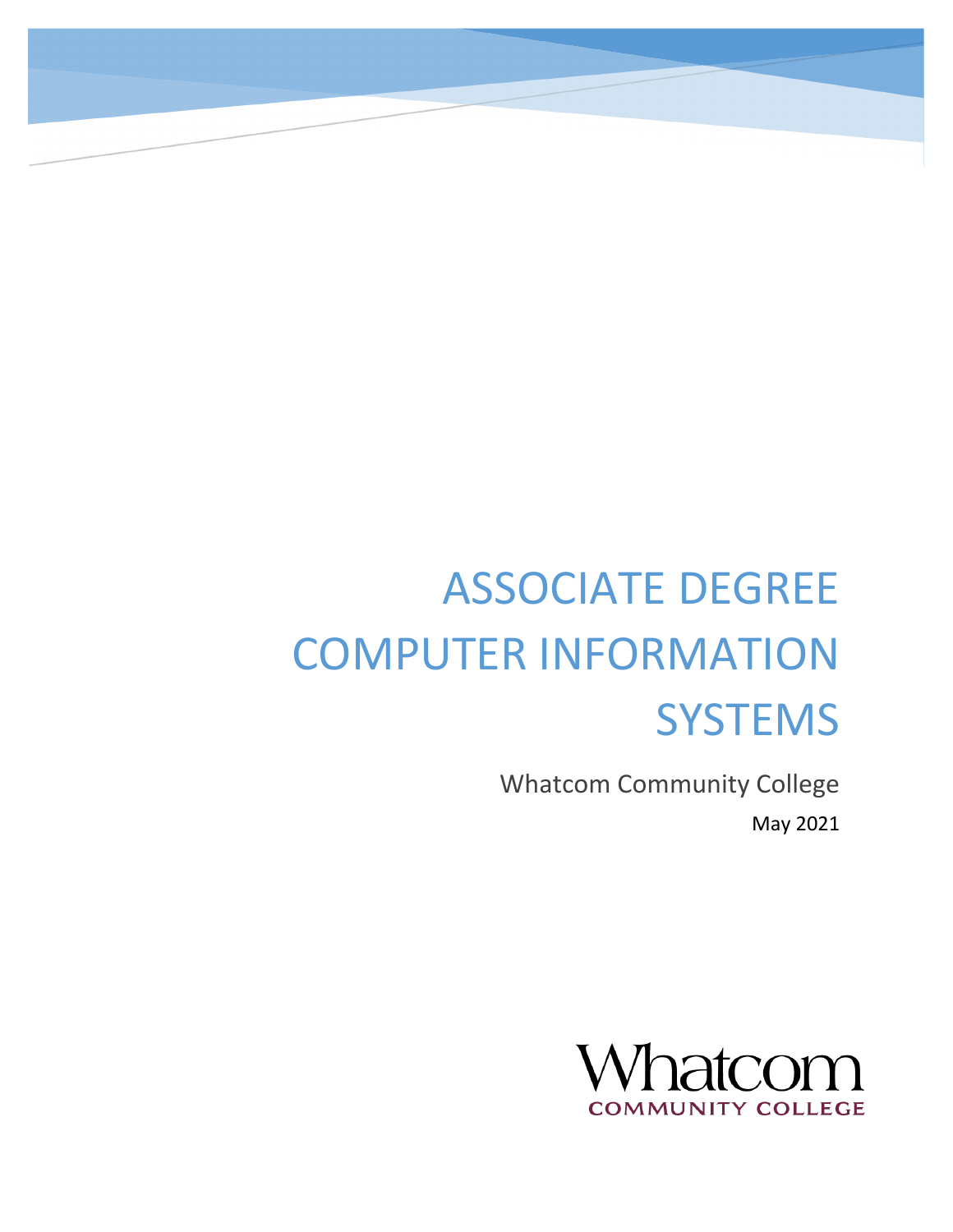# Contents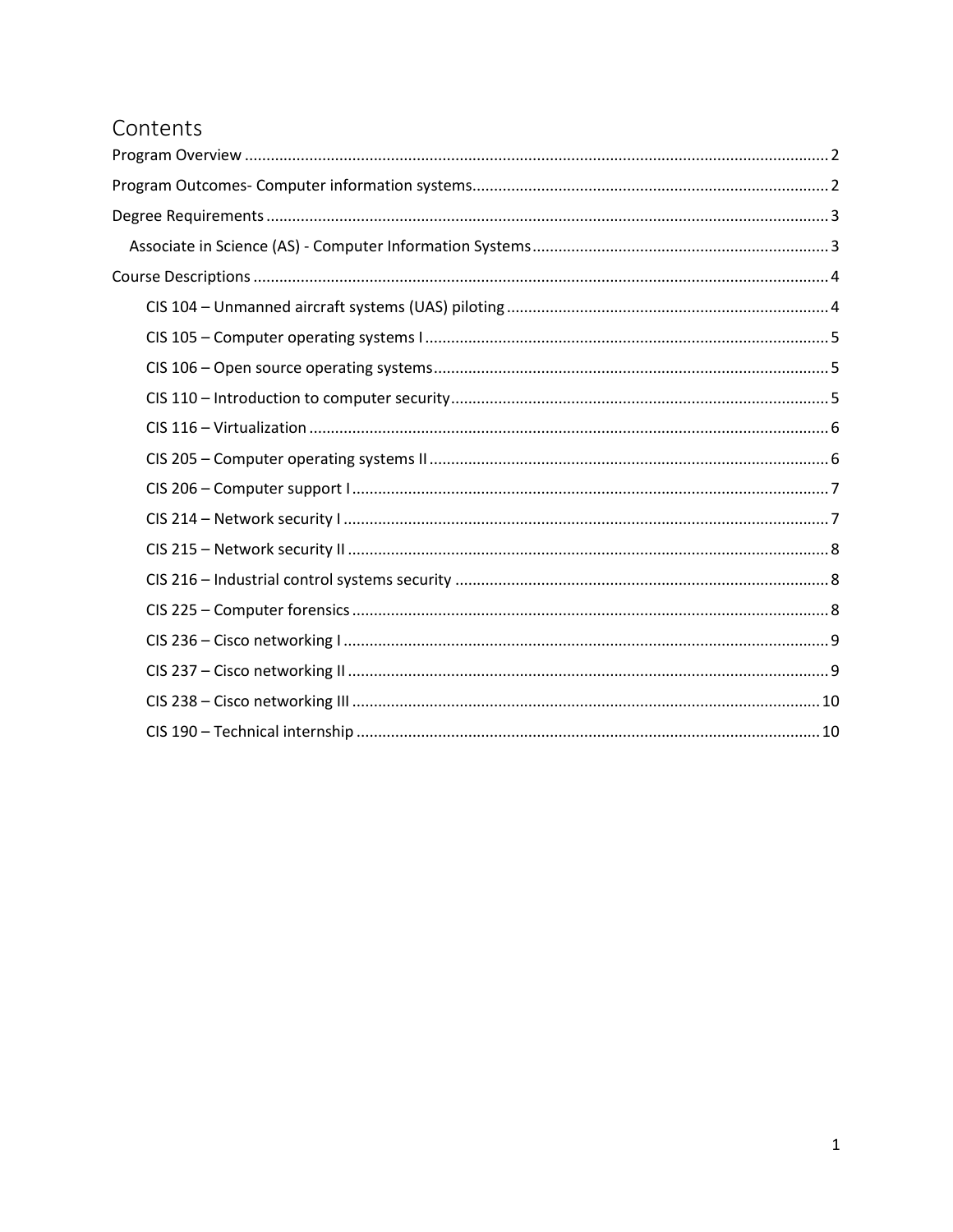# <span id="page-2-0"></span>Program Overview

Whatcom's students can choose from two lower division degree paths. The associate of science (AS) degree in computer information systems (CIS) prepares students for careers in the fields of technical support, networking, or information security. The associate of applied science transfer (AAS-T) degree in cybersecurity prepares students to enter the workforce in a variety of highdemand security-related fields. Both options also prepare students to apply to continue in Whatcom's bachelor of apply science (BAS) degree in IT networking - cybersecurity; the AAS-T degree in cybersecurity offers students the additional option to apply to transfer to four-year degree programs at certain colleges and universities.

CIS certificate options in network administration and technical support allow students to acquire employable credentials while working toward degree completion. An information security professional certificate of proficiency is also available. All of these certificates are fully embedded in the AS degree in CIS and partially in the AAS-T degree in cybersecurity.

# <span id="page-2-1"></span>Program Outcomes- Computer information systems

Upon successful completion of the computer information systems (CIS) degree, CIS - network administration certificate, or CIS - technical support certificate, graduates should be able to...

- 1. Describe the basics of computer operating systems platforms.
- 2. Perform the basics of computer and network security.
- 3. Diagnose and repair personal computers.
- 4. Communicate professionally with customers and co-workers.
- 5. Describe and troubleshoot at each layer of the OSI and TCP/IP network models.
- 6. Design an IP subnetting scheme.

Upon successful completion of the CIS degree or CIS - networking certificate, graduates should *also* be able to...

- 7. Implement and troubleshoot a variety of network topologies and protocols.
- 8. Set up and maintain medium-size routed and switched networks.

Upon successful completion of the CIS degree, graduates should *also* be able to...

- 9. Install, configure and use the tools and techniques of computer forensics.
- 10. Identify threats and implement countermeasures to ensure network system security.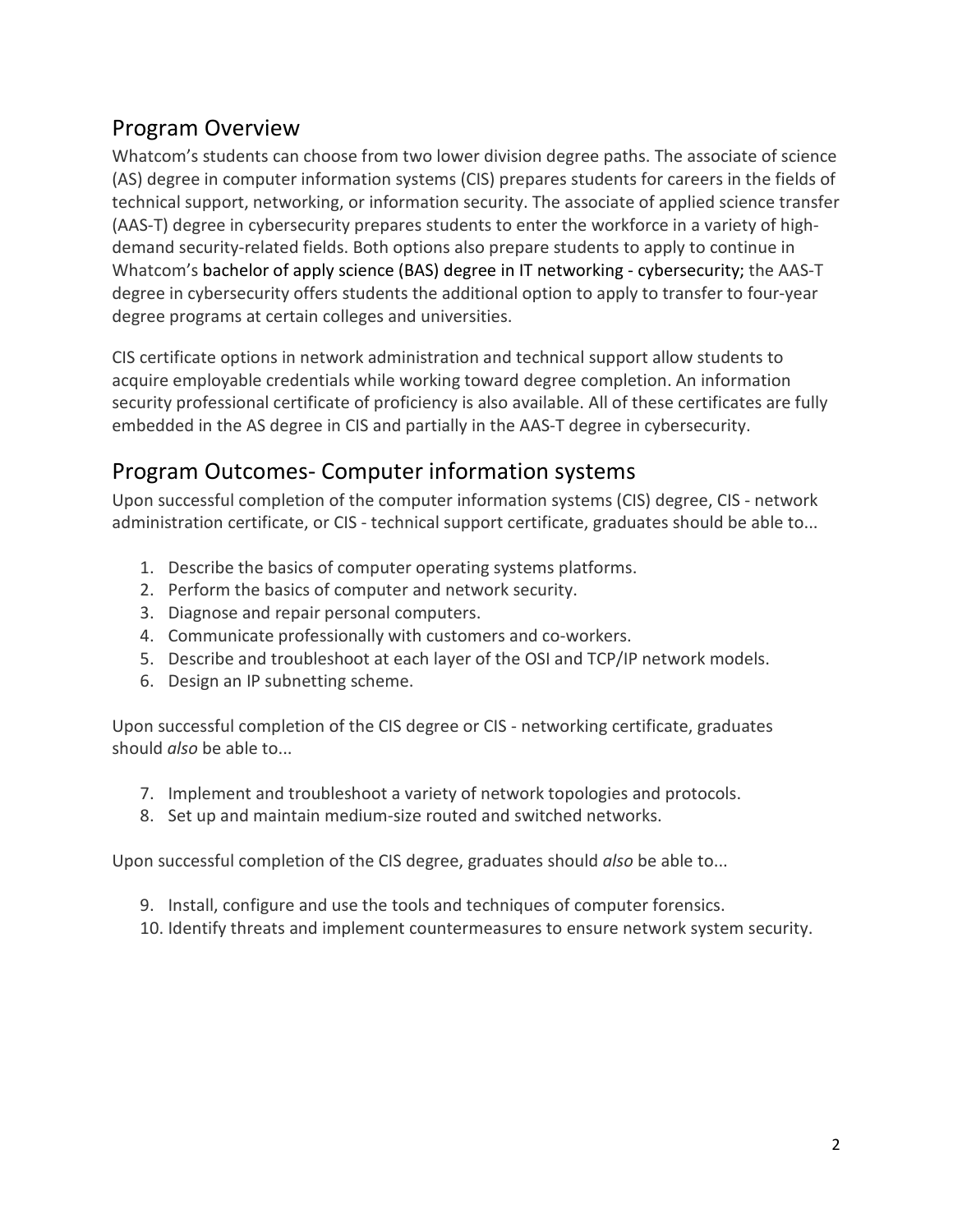# <span id="page-3-0"></span>Degree Requirements

#### <span id="page-3-1"></span>**Associate in Science (AS) - Computer Information Systems**

The computer information systems degree prepares students for employment in a variety of fields, including technical support/help desk positions, network administration, network technician, and information security specialist. Students with prior experience are encouraged to meet with the program coordinator for placement in the program.

|                 | <b>CORE REQUIREMENTS (courses are listed alphabetically)</b> | <b>Credits</b> |
|-----------------|--------------------------------------------------------------|----------------|
| <b>CIS 104</b>  | Unmanned aircraft systems (UAS) piloting                     | 3              |
| <b>CIS 105</b>  | Computer operating systems I                                 | 5              |
| <b>CIS 106</b>  | Open source operating systems                                | 5              |
| <b>CIS 110</b>  | Introduction to computer security                            | 3              |
| <b>CIS 116</b>  | Virtualization                                               | 3              |
| <b>CIS 205</b>  | Computer operating systems II                                | 5              |
| <b>CIS 206</b>  | Computer support I                                           | 5              |
| <b>CIS 214</b>  | Network security I                                           | 5              |
| <b>CIS 215</b>  | Network security II                                          | 5              |
| <b>CIS 216</b>  | Industrial control systems security                          | 5              |
| <b>CIS 225</b>  | Computer forensics                                           | 5              |
| <b>CIS 236</b>  | Cisco networking I                                           | 5              |
| <b>CIS 237</b>  | Cisco networking II                                          | 6              |
| <b>CIS 238</b>  | Cisco networking III                                         | 6              |
| <b>Subtotal</b> |                                                              | 66             |
|                 | <b>GENERAL EDUCATION REQUIREMENTS/RELATED INSTRUCTION</b>    | <b>Credits</b> |
| <b>BUS 170</b>  | Customer service for professionals (HR)                      | 3              |
| or CMST OC      | Any CMST or CMST& course designated "OC"                     | 5              |

## *Course requirements (effective fall 2020)*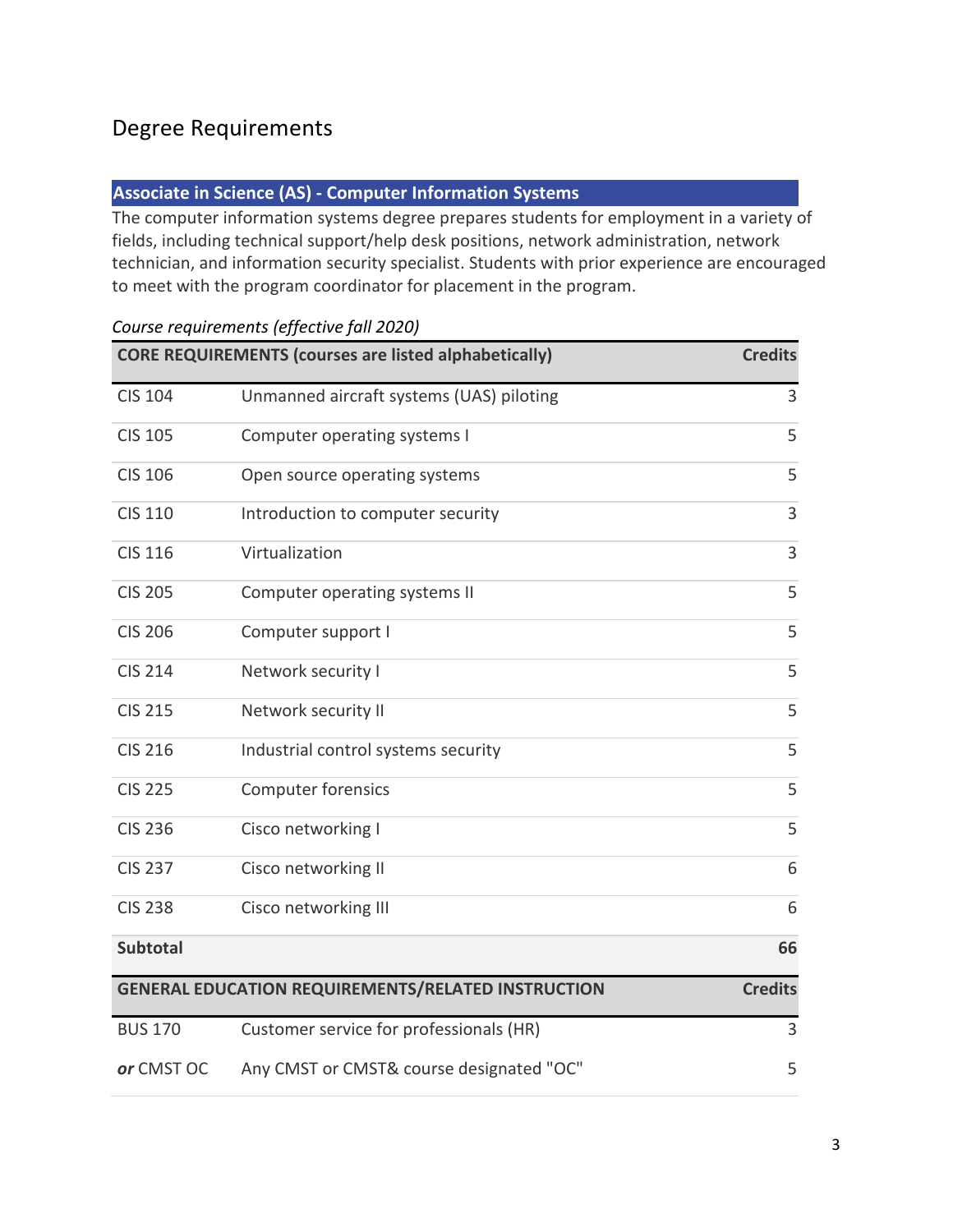| <b>ENGL&amp; 101</b> | English composition I (CM)                                                                                                                              | 5              |
|----------------------|---------------------------------------------------------------------------------------------------------------------------------------------------------|----------------|
|                      | Any course designated as computation on the Related Instruction list (CP)                                                                               | 5              |
| <b>Subtotal</b>      |                                                                                                                                                         | $13 - 15$      |
|                      | <b>ELECTIVES/COOPERATIVE WORK EXPERIENCE</b>                                                                                                            | <b>Credits</b> |
| <b>CIS 190</b>       | Technical internship                                                                                                                                    | 5              |
| 106.                 | Any college level course numbered 100 or above. Recommended disciplines:<br>ACCT, BTEC, BUS, CIS, CJ, CS, ECON, FIN, HTBM, MATH, OFFAD, VISCM; or PSYCH | $4$ to $6$     |
| 180                  | and/or CO-OP Preparing for career work experience                                                                                                       | $1$ to $2$     |
| 105                  | and/or PSYCH Career search process                                                                                                                      | 3              |
| <b>Subtotal</b>      |                                                                                                                                                         | $9 - 11$       |
| <b>Total</b>         |                                                                                                                                                         | 90             |

# <span id="page-4-0"></span>Course Descriptions

## <span id="page-4-1"></span>CIS 104 – Unmanned aircraft systems (UAS) piloting

Credits: 3 (2 lecture, 1 lab)

Course description

This course will teach students about how to pilot an Unmanned Aircraft System (UAS) and proper safety guidelines. Students will learn applicable regulations relating to small UAS rating privileges, limitations, flight operation and more.

- 1. Explain FAA safety guidelines for UAS'.
- 2. Perform proper preflight procedures.
- 3. Operate a UAS.
- 4. Explain basic aeronautical concepts.
- 5. Describe components of a UAS.
- 6. Maintain components of a UAS.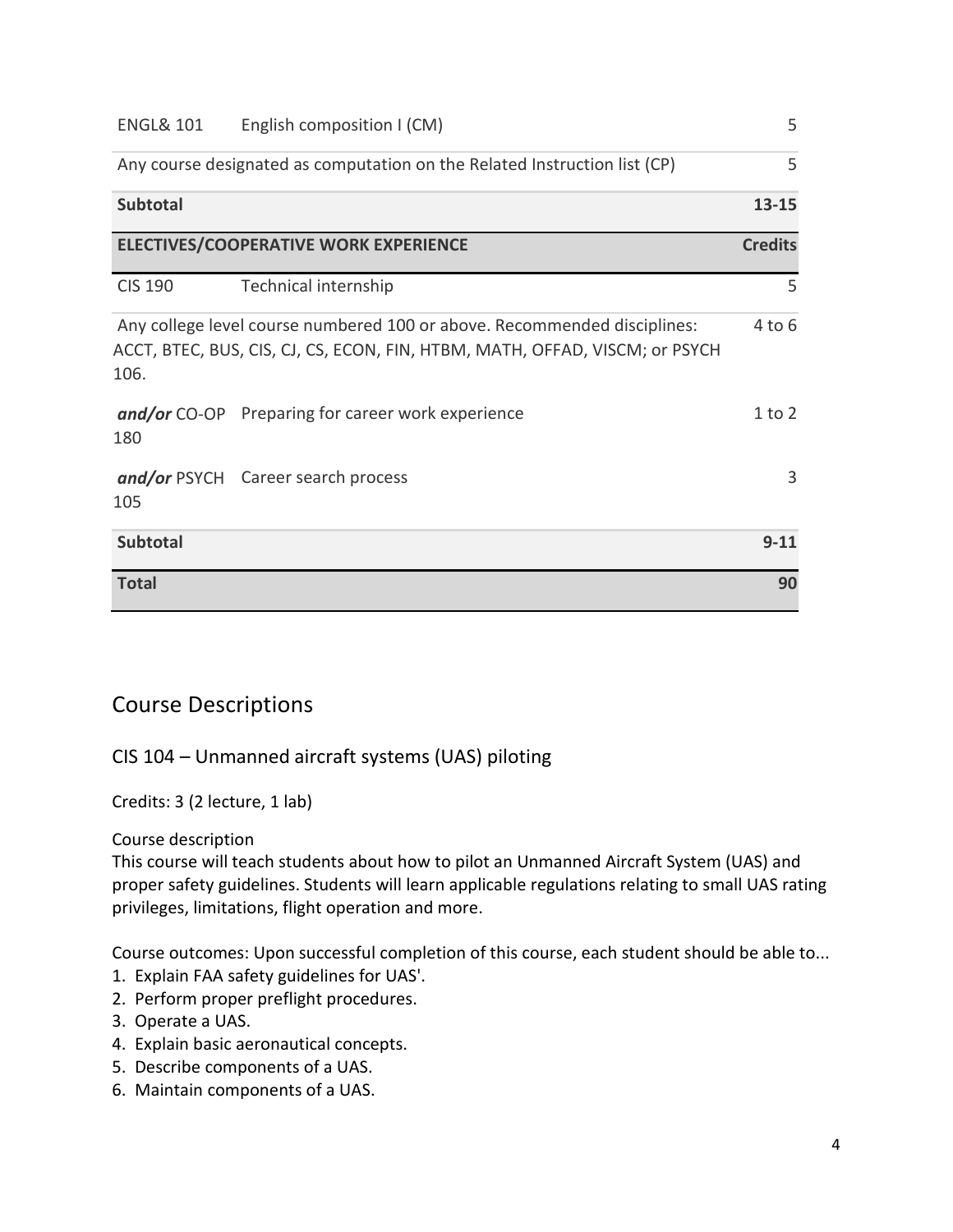## <span id="page-5-0"></span>CIS 105 – Computer operating systems I

Credits: 5 (3 lecture, 2 lab)

Course description

This course introduces the fundamentals of computer operating systems, including history, evolution, and design, as well as support, maintenance, and troubleshooting. Lab work included.

Course outcomes: Upon successful completion of this course, each student should be able to...

- 1. Describe the boot process and the basic interactions between hardware and software.
- 2. Install and update an operating system.
- 3. Perform the daily tasks involved in managing and troubleshooting operating systems.
- 4. Use the command line to perform routine tasks.
- 5. Identify and interpret system events logged on a system.
- 6. Describe and demonstrate file security and file sharing methods.
- 7. Backup, modify, and recover critical files.
- 8. Carry out the recovery of a failed system.

#### <span id="page-5-1"></span>CIS 106 – Open source operating systems

Credits: 5 (3 lecture, 2 lab)

#### Course description

This course examines the fundamental management of open source systems from the command line, user administration, file permissions, software configuration, and management of clients.

Course outcomes: Upon successful completion of this course, each student should be able to...

- 1. Use scripting languages to write simple scripts to automate system administration tasks.
- 2. Use Linux command interpreters.
- 3. Use the Linux file system and its basic operations.
- 4. Apply secure practices.
- 5. Create, modify, and remove user and group accounts.
- 6. Monitor and modify running processes.
- 7. Implement and maintain various open source server applications.

<span id="page-5-2"></span>CIS 110 – Introduction to computer security

Credits: 3 (2 lecture, 1 lab)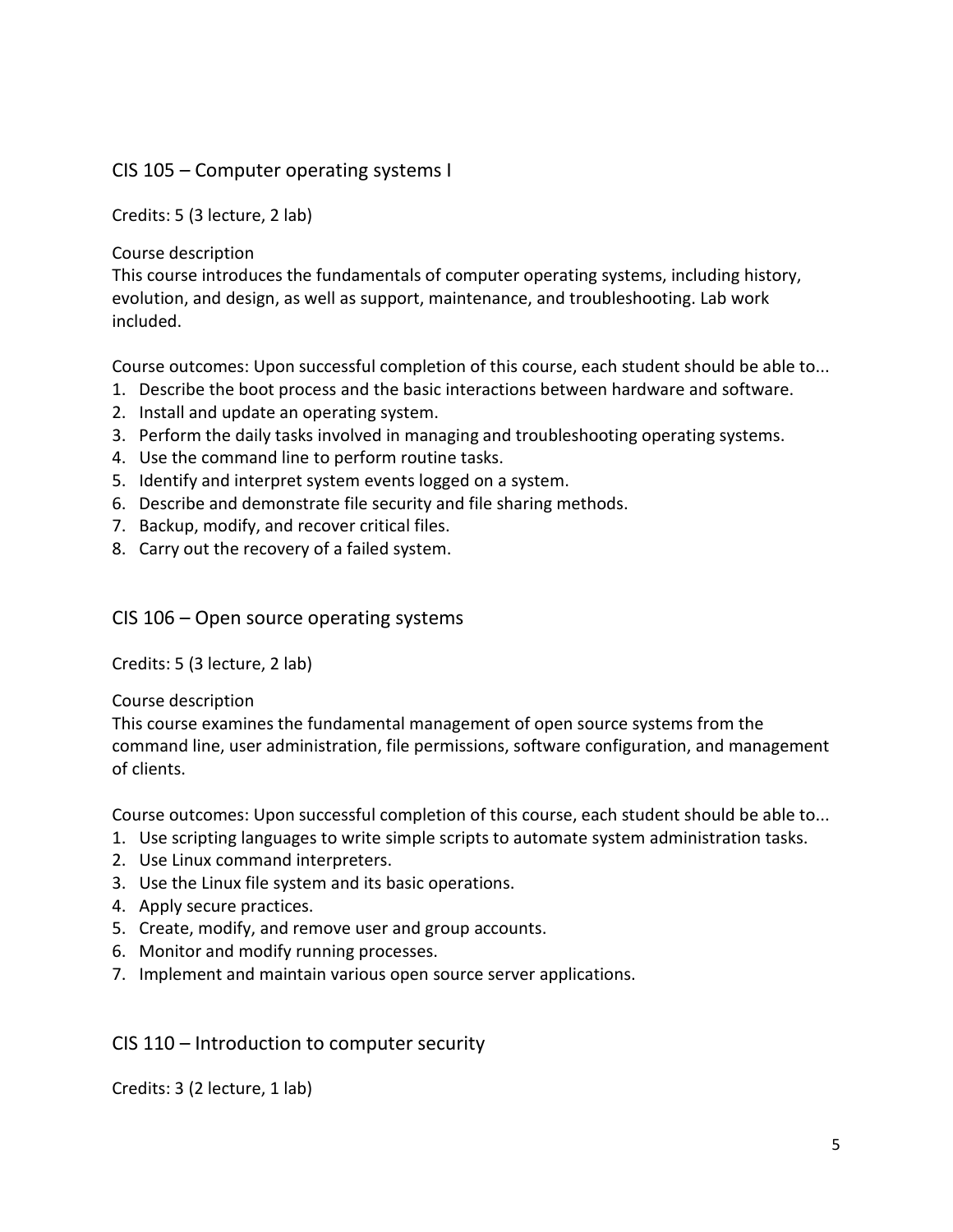Course description

This course examines the basics of computer security, including identifying threats, planning for business continuity, and preparing for various security attacks.

Course outcomes: Upon successful completion of this course, each student should be able to...

- 1. Explain and differentiate the security principles of confidentiality, integrity, and availability.
- 2. Distinguish types of malware and attacks.
- 3. Apply tools and techniques for vulnerability assessment.
- 4. Implement host security.
- 5. Explain the security function and purpose of network devices and technologies.
- 6. Identify types of authentication and perform basic configuration.
- 7. Distinguish types of cryptography and their uses.
- 8. Implement basic mobile security.

<span id="page-6-0"></span>CIS 116 – Virtualization

Credits: 3 (2 lecture, 1 lab)

Course description Implementing virtualization techniques and technologies.

Course outcomes: Upon successful completion of this course, each student should be able to...

- 1. Set up and configure a virtual network.
- 2. Troubleshoot virtual network issues.
- 3. Secure virtual networks.
- 4. Apply virtualization to the workplace.
- 5. Implement disaster recovery.

<span id="page-6-1"></span>CIS 205 – Computer operating systems II

Credits: 5 (3 lecture, 2 lab)

Course description Advanced study of computer operating systems and platforms.

- 1. Manage a Windows Server environment.
- 2. Administer configuration of Active Directory and related services.
- 3. Summarize Active Directory design and account management methods.
- 4. Implement Group Policy configuration and management.
- 5. Employ Active Directory Certificate Services.
- 6. Perform implementation of Internet Information Services for Web Services.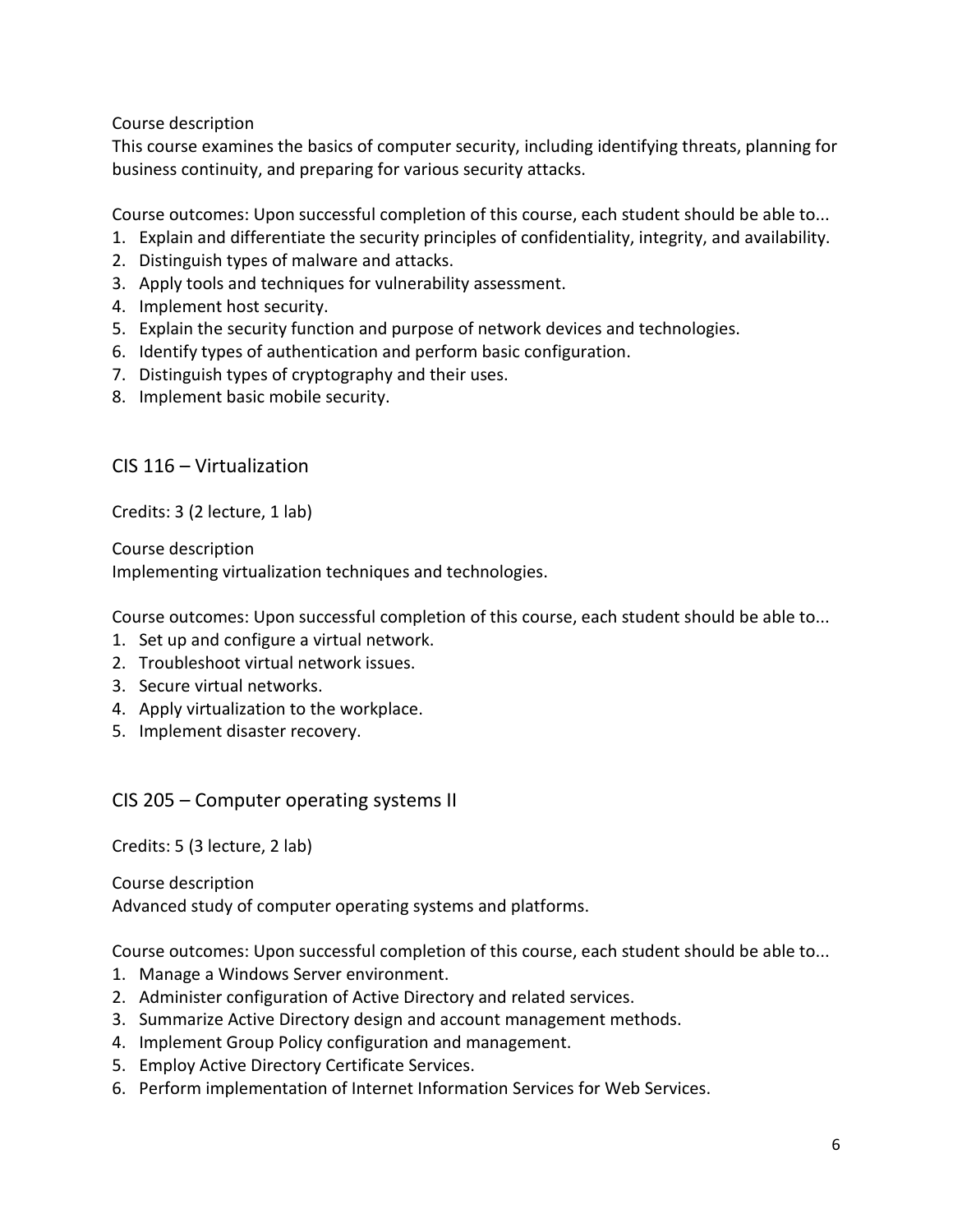- 7. Implement installation of Virtualized networks using Hyper-V.
- 8. Conduct command line configuration and management using Core Server and PowerShell.

<span id="page-7-0"></span>CIS 206 – Computer support I

Credits: 5 (3 lecture, 2 lab)

Course description

In-depth study of computer components and their interrelationships. Lab period with hands-on experience in installation, upgrading, removal, configuration, and troubleshooting of software and hardware.

Course outcomes: Upon successful completion of this course, each student should be able to...

- 1. Identify all parts of a basic personal computer.
- 2. Discuss the functions and interactions of PC subsystems.
- 3. Select quality PCs and constituent components based on performance and cost.

4. Perform installation, replacement, and upgrades of PC hardware components and peripherals.

- 5. Implement and troubleshoot a simple Local Area Network.
- 6. Troubleshooting and repair faulty PC components and peripherals.
- 7. Generate Help Desk reports.
- 8. Use customer support skills and techniques.

## <span id="page-7-1"></span>CIS 214 – Network security I

Credits: 5 (3 lecture, 2 lab)

Course description

This course examines network security fundamentals, including defining a security policy, attack methods, intrusion detection, firewalls, identifying risks, and securing networks.

- 1. Describe and implement authentication measures.
- 2. Create a secure networking environment.
- 3. Describe and demonstrate attacker methodology.
- 4. Identify different security topologies.
- 5. Describe firewalls and physical security concepts.
- 6. Demonstrate the daily tasks involved with managing and troubleshooting security technologies.
- 7. Create a security policy.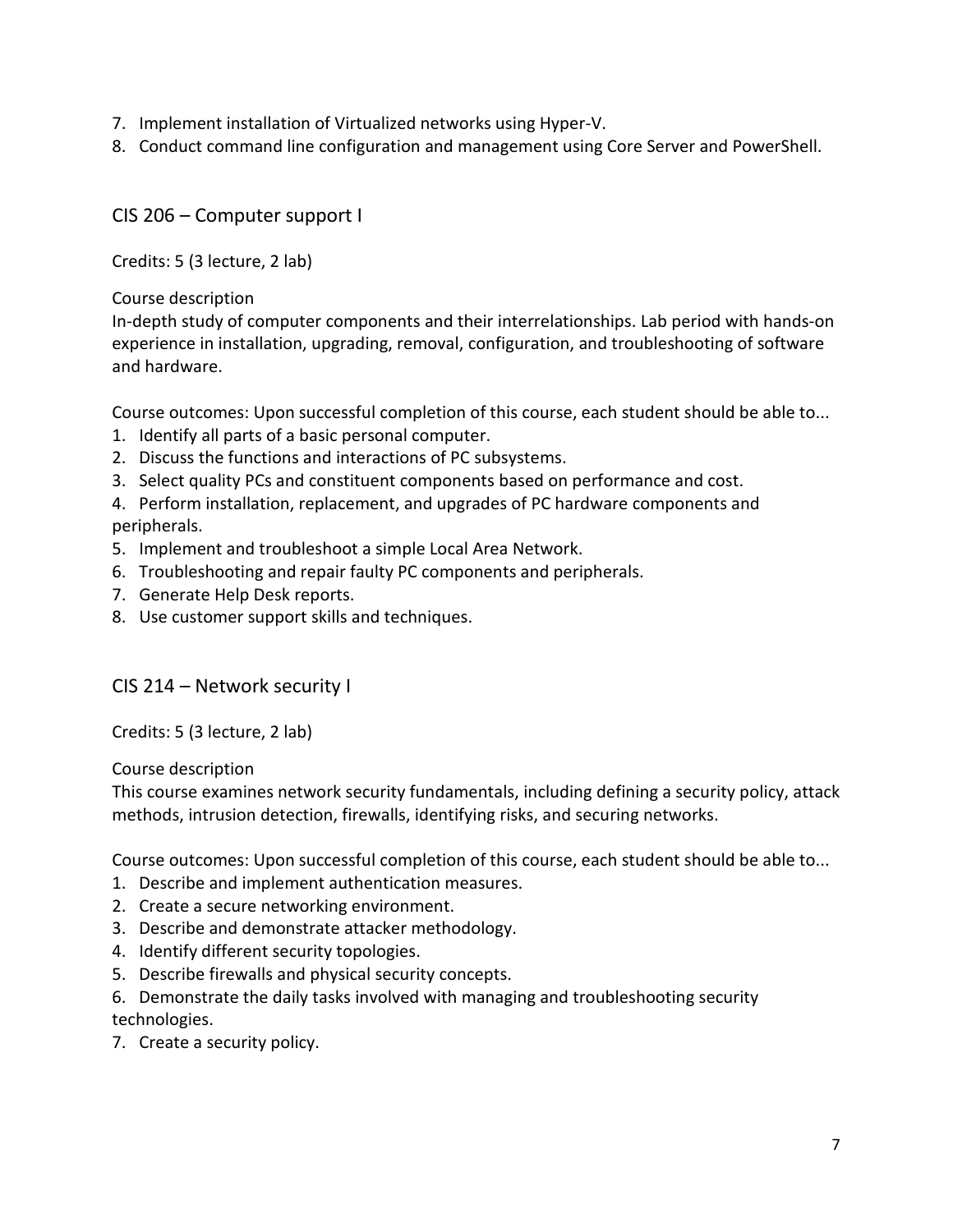## <span id="page-8-0"></span>CIS 215 – Network security II

Credits: 5 (3 lecture, 2 lab)

Course description

This course is a continuation of Network Security I, with added emphasis on defense in depth.

Course outcomes: Upon successful completion of this course, each student should be able to...

- 1. Implement an incident response plan.
- 2. Apply defense in depth techniques.
- 3. Design a secure network topology.
- 4. Securely configure hosts and servers.
- 5. Implement network perimeter defenses.
- 6. Implement remote access.

<span id="page-8-1"></span>CIS 216 – Industrial control systems security

Credits: 5 (3 lecture, 2 lab)

Course description

Securing Industrial Control Systems including identifying risks, configuring devices and protocols, attack methods, and security ICS networks.

Course outcomes: Upon successful completion of this course, each student should be able to...

- 1. Describe Supervisory Control and Data Acquisition (SCADA) and control systems.
- 2. Configure devices.
- 3. Describe ICS Protocols.
- 4. Describe risks to Industrial Control Systems.
- 5. Demonstrate exploits and attack methods against Industrial Control system devices.
- 6. Implement Intrusion Detection.
- 7. Implement Industrial control systems network security, identification and remediation.

#### <span id="page-8-2"></span>CIS 225 – Computer forensics

Credits: 5 (3 lecture, 2 lab)

Course description

This is an introductory course to computer forensics and investigations. Topics include: forensic tools, computer forensic analysis, investigations, and preparing written reports.

- 1. Acquire and preserve evidence from non-volatile storage media.
- 2. Acquire and preserve live evidence from a running system.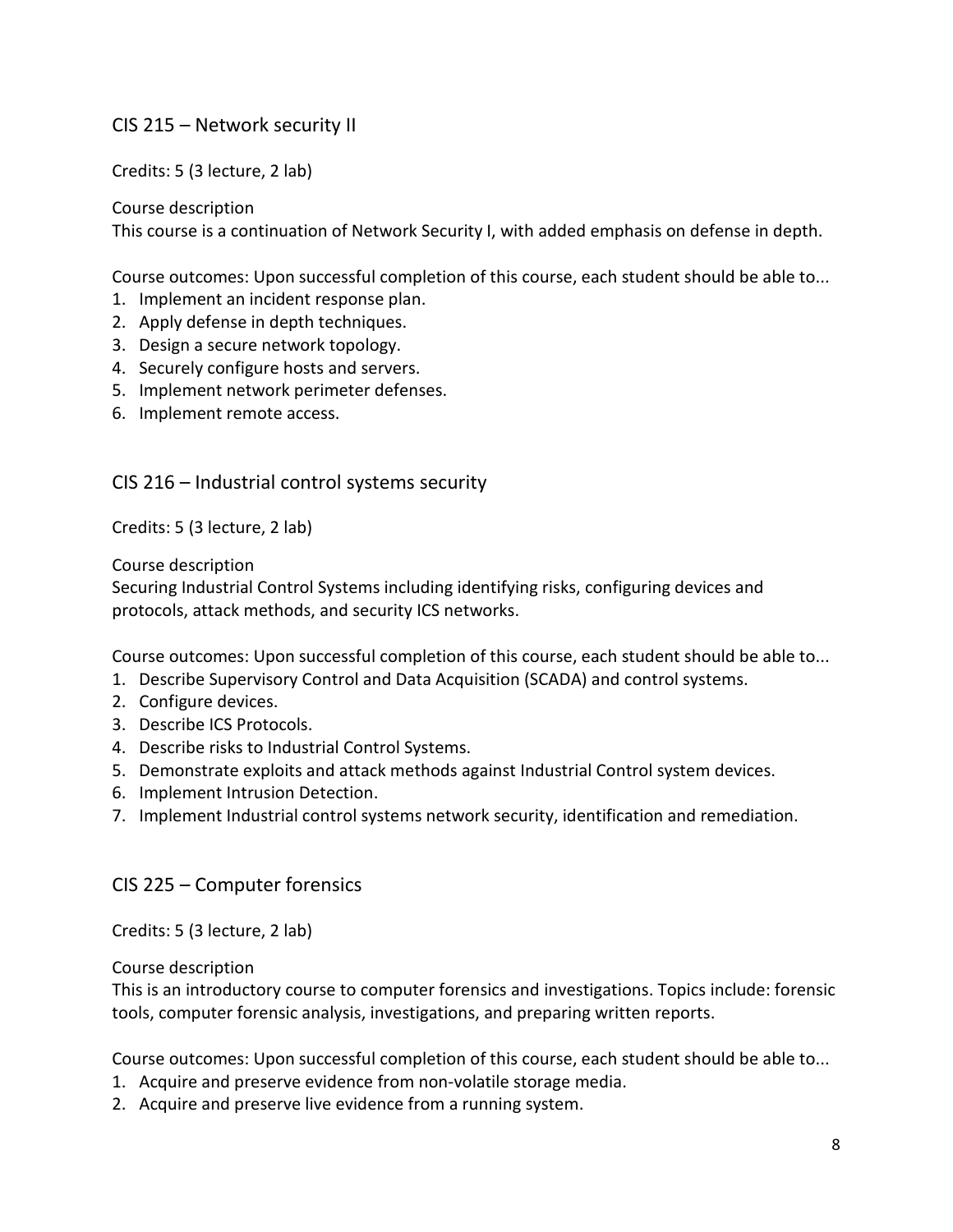- 3. Use forensics tools through all phases of an investigation.
- 4. Analyze forensic evidence in file systems.
- 5. Analyze forensic evidence in operating system structures within file systems or live captures.
- 6. Analyze forensic evidence in memory.
- 7. Analyze network captures and logs.
- 8. Document and present the results of a forensics investigation.

## <span id="page-9-0"></span>CIS 236 – Cisco networking I

Credits: 5 (3 lecture, 2 lab)

#### Course description

First in the three quarter networking sequence. This course introduces the fundamentals of networking, including introduction to the OSI and TCP/IP network models, and IP addressing and sub-netting. Other topics include: network design, topologies, protocols, wiring, network devices, and network security fundamentals.

Course outcomes: Upon successful completion of this course, each student should be able to...

- 1. Explain the layers of communications in data networks using network protocol models.
- 2. Configure and verify network device interfaces.
- 3. Configure subnet masks and addresses.
- 4. Build a simple Ethernet network using routers and switches.
- 5. Employ basic cabling and network designs to connect devices.
- 6. Perform basic router and switch configuration and verification using Cisco CLI commands.

# <span id="page-9-1"></span>CIS 237 – Cisco networking II

Credits: 6 (3 lecture, 3 lab)

Course description

Topics include: LAN Switching, Routing and wireless communication, configuring, verifying, troubleshooting VLANs, inter-VLAN routing, DHCP, routing and switching redundancy, STP, and trunking on Cisco devices. Students will learn to configure wireless networks and common implementation issues. Students will gain hands on experience in the lab.

Course outcomes: Upon successful completion of this course, each student should be able to...

1. Configure, verify, and troubleshoot VLANs, interVLAN routing, VTP, trunking on Cisco switches, and STP operation.

- 2. Perform comprehensive routing configuration skills.
- 3. Design and implement a redundant routing and switching environment.
- 4. Perform basic router and switch configuration and verification using Cisco CLI commands.